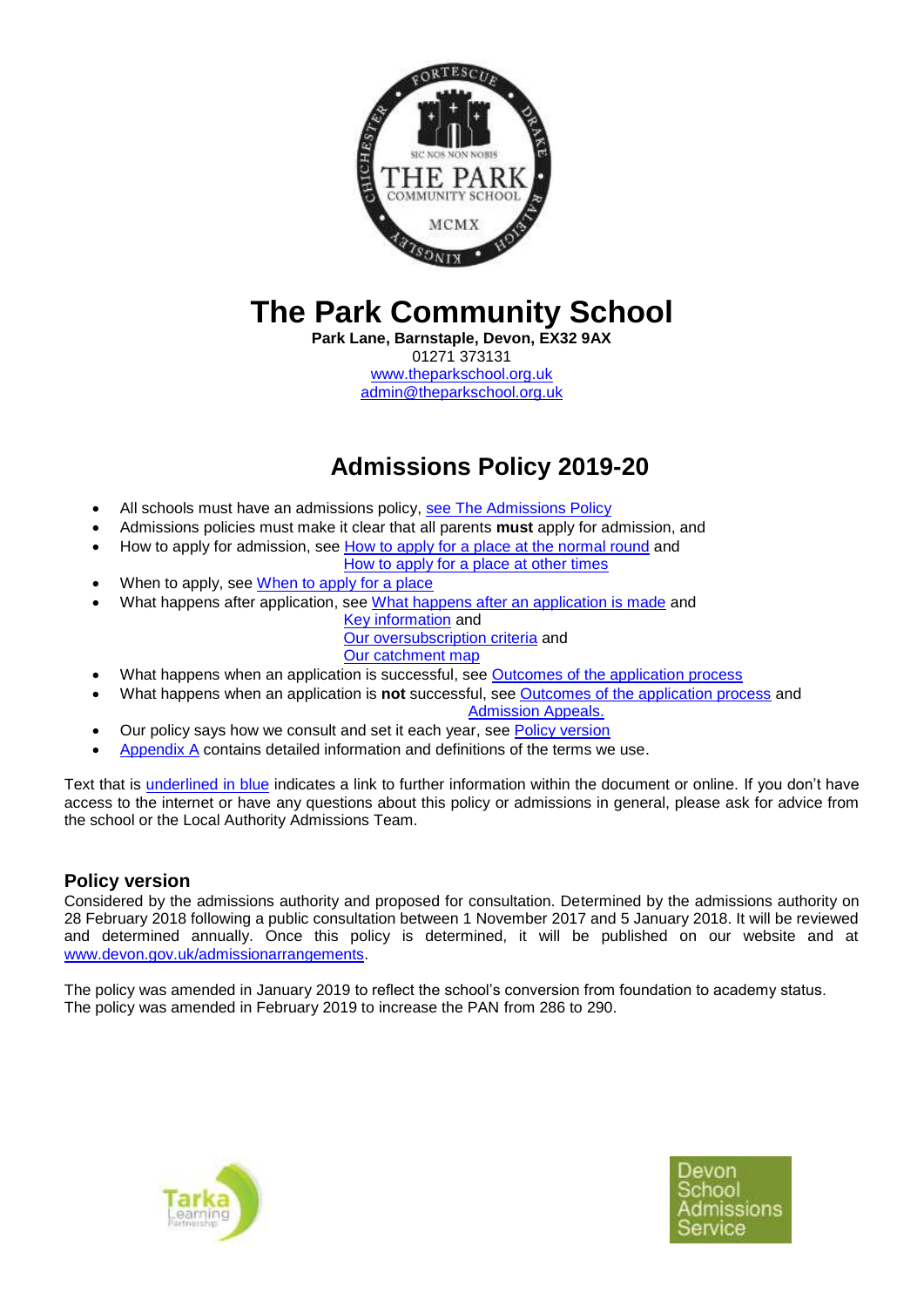### <span id="page-1-0"></span>**Key information** – for definitions and notes see Appendix A

| $\mathbf{R}$ intermation for admittance and notes see ripperial. A                         |                                                              |  |
|--------------------------------------------------------------------------------------------|--------------------------------------------------------------|--|
| Published Admission Number (PAN) for Year 7                                                | 290                                                          |  |
| Do we have a catchment area?                                                               | Yes                                                          |  |
| Department for Education school number                                                     | 878 - 4059                                                   |  |
| Age range of children in this school?                                                      | $11 - 16$                                                    |  |
| What kind of school is this?                                                               | Academy                                                      |  |
| Who is the Admissions authority?                                                           | The academy trust                                            |  |
| Do we belong to a federation or chain of schools?                                          | Tarka Learning Partnership                                   |  |
| When will children in the normal age group for Year                                        | 1 September 2007 to 31 August 2008                           |  |
| 7 have been born? see notes below                                                          |                                                              |  |
| When can parents apply for admission to Year 7?                                            | 1 September 2018 to 31 October 2018                          |  |
| How can parents apply for admission to Year 7?                                             | online at devon.cc/admissionsonline                          |  |
|                                                                                            | paper forms at devon.cc/admissions or from the school        |  |
|                                                                                            | office                                                       |  |
| Is there a Supplementary Information Form (SIF) for                                        | No.                                                          |  |
| additional priority?                                                                       |                                                              |  |
| When will places be offered for Year 7?                                                    | 1 March 2019                                                 |  |
| When should appeals for admissions to Year 7 be                                            | 31 March 2019                                                |  |
| submitted?                                                                                 |                                                              |  |
| When can applications for <b>In-year</b> admission be                                      | Applications can be made for in-year admission at any        |  |
| made?                                                                                      | time after the start of the Year 7 year up to the final half |  |
|                                                                                            | term in Year 11.                                             |  |
| Any child whose Education, Health and Care Plan (EHCP) names this school will be admitted. |                                                              |  |

<span id="page-1-1"></span>Oversubscription criteria (to be used only if we need to prioritise applications - see [notes](#page-11-0) below):

- **1. Looked after children and children who were previously looked after but immediately after being looked after became subject to adoption, a child arrangements order, or special guardianship order.**
- **2. Priority will next be given to children based on their exceptional medical or social needs or those of a parent with evidence from a medical specialist or social worker of the child's or parent's need and why they must attend this school rather than any other, based on those needs.**
- **3. Priority will next be given to children living within the catchment area set out in the map below, who are siblings of pupils on roll at this school.**
- **4. Priority will next be given to children living within the catchment area, on roll at a linked school, named below.\***
- **5. Priority will next be given to other children living within the catchment area.**
- **6. Priority will next be given to children living outside the catchment area, who are siblings of pupils on roll at this school.**
- **7. Priority will next be given to children living outside the catchment area, on roll at a linked school.**
- **8. Priority will next be given to children of members of staff who have been employed at this school for more than two years or recruited within the past two years to fill a vacancy for which there was a skills shortage.**
- 9. **Other children.**

\*Priority for children at a linked school only applies at the normal round, not for In-Year admissions.

- [Tie breaker](#page-12-2) to prioritise applications in the same oversubscription criterion, we will use:
	- a) straight-line distance from home to school and,
	- b) where distances are equal (within a metre) we will use a Random Ballot.

### **Our Ethos**

Our vision is for every member of the Park community to discover a passion for learning; to have high aspirations of themselves and others, so everyone can achieve to the very best of their potential. We believe it is our responsibility to provide the correct blend of support and challenge, giving students a range of skills and characteristics that will allow them to lead successful, happy, and fulfilled lives. We aim to do this by creating confident, resilient and adaptable learners - learners who are curious, courageous, trusting and not afraid to try new things, learners who understand that failure is part of the learning process, learners who will become lifelong ambassadors for The Park and its community.

Our vision is for The Park Community School to become a leader in education across Devon, with a national reputation for excellence. In working to achieve this we aim to provide the best opportunities, facilities and environment for our students, staff and community. Staff will receive development and feedback opportunities, thereby continually developing their teaching, enhancing their knowledge, skills and enjoyment. By developing motivated and highly skilled staff Park will become the school of choice for students and parents in North Devon; our students will be known for being well behaved, having good manners, a respect for themselves and others, and acting with integrity and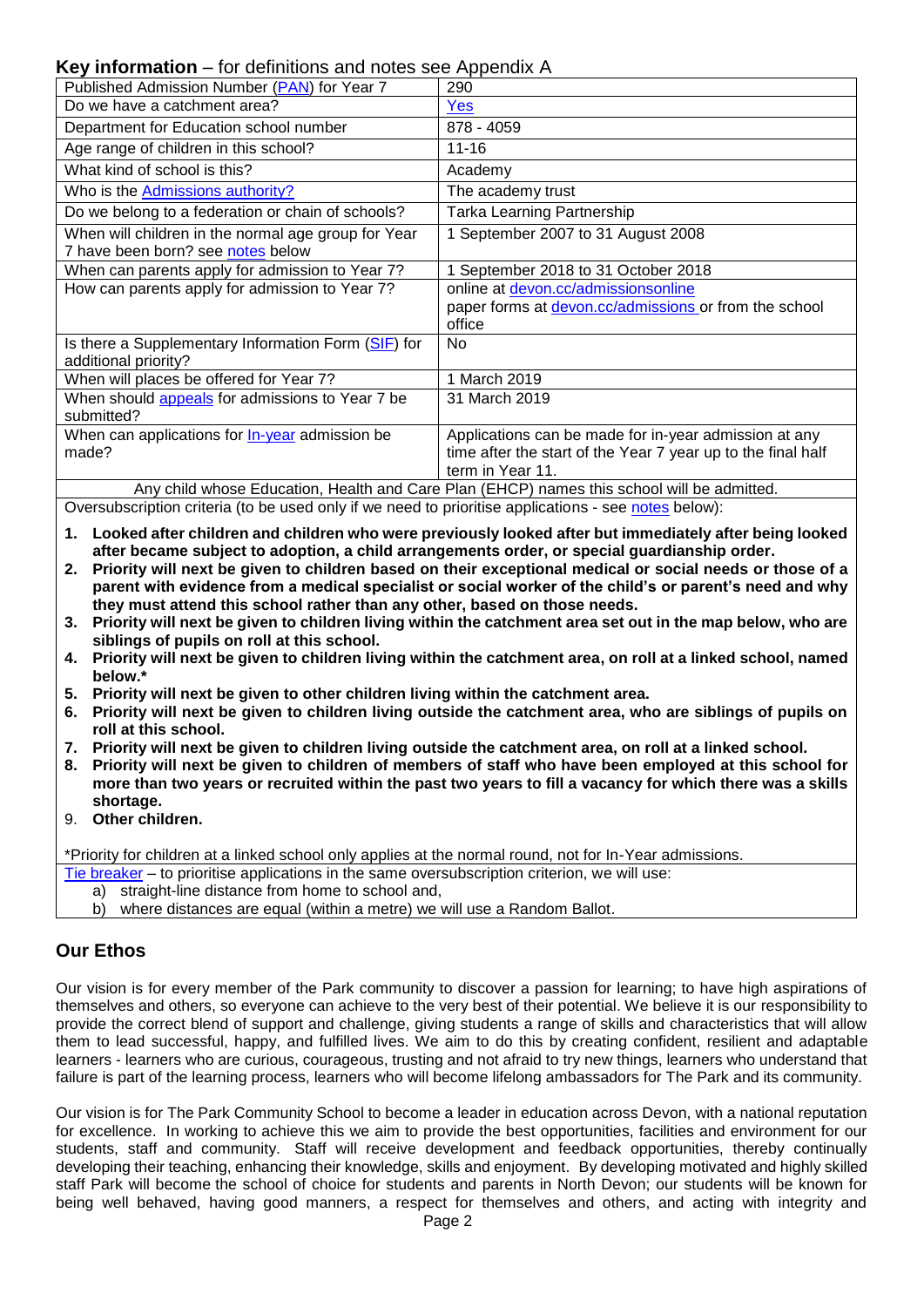honesty. Students will know how to stay safe (both online and in public) and will recognise the importance of making healthy choices.

Our vision is that students are ambassadors for our community, leaving the school as pro-active, yet reflective learners. Park School students will be articulate, literate, numerate and confident working both independently and as part of a team. They will show an understanding and acceptance of other people's views and opinions. Park School students will understand their role in society and be ready to make positive contributions as leaders of the future.

We ask parents to respect our ethos and its importance to the school community. This does not affect the right of all parents to apply and be considered for a place here.

### <span id="page-2-0"></span>**Catchment Area**

Our catchment area is in the middle of the map, bordered by the blue line. It can be viewed in more detail at [devon.cc/schoolareamaps](http://devon.cc/schoolareamaps) to confirm whether addresses close to the boundary are inside or outside our area. We make measurements for admissions purposes to and from the green star for this school.

We welcome admissions applications for children living inside and outside our catchment area.



© Crown Copyright. All rights reserved. Devon County Council 100019783 2019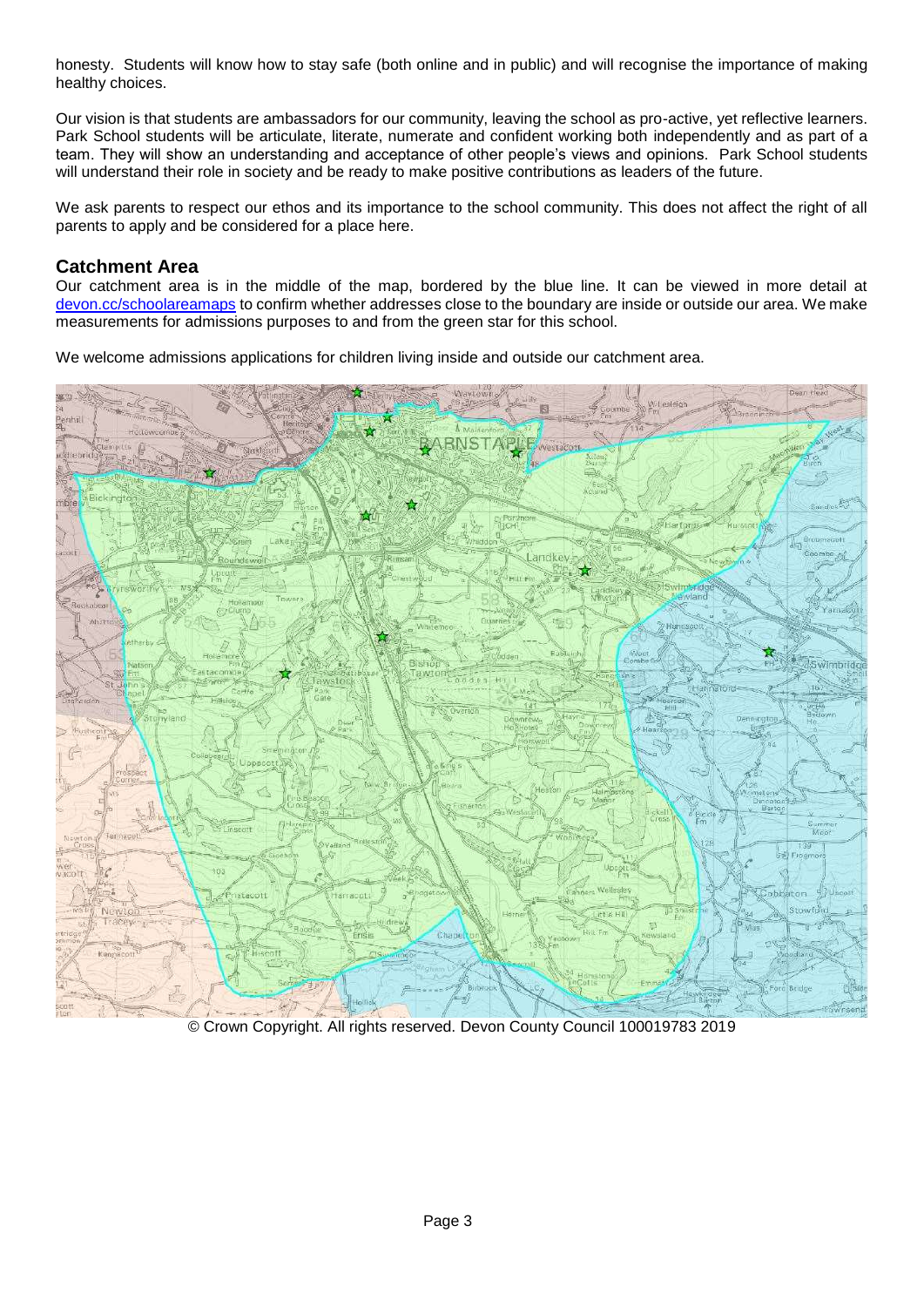## **The Admissions Policy**

This admissions policy is written to comply with the requirements of the School Admissions Code, School Admissions Appeals Code and other relevant legislation so that

- <span id="page-3-0"></span>parents will know how to apply for a school place, when to apply and what happens when an application is made;
- our governors, head teacher and members of staff understand what to do;
- we are committed to fair, clear and consistent admissions procedures.

It should be read along with Devon County Council's Step by Step Guide to admissions, its Co-ordinated Admissions Schemes, Fair Access Protocol and Education Transport Policy.

Once an admissions policy is determined, it cannot be changed unless an amendment is required to correct a typographical error, to ensure that the policy complies with the Codes where it is identified to be non-compliant, in response to a determination of the Office of the School's Adjudicator or where approval has been received to a request for an In-Year Variation. Any amendments that are made will be detailed in the [Policy Version](#page-0-0) section above.

### **How the Admissions Process works – all Parents have to apply**

Without exception, all parents have to make a formal application for admission to a state-funded school. Places aren't allocated automatically and no child has a guarantee for admission. This includes children with siblings at a school or those at a linked or feeder school. We welcome visits from parents - and their children - who are considering applying for a place here. This is an opportunity to see what this school has to offer. Visits aren't a compulsory part of the admissions process and won't affect decisions on whether a place can be offered here. Parents can arrange visits by contacting the school office.

This school participates in the LA's Normal Round and In-Year co-ordinated admissions schemes.

Schools can't hold places in reserve in case a local parent forgets to apply or in case a family moves to the area later – there are very limited circumstances when an application can be refused. The responsibility for making applications and for providing information or evidence in support of an application lies with parents.

#### <span id="page-3-1"></span>**How to apply for a place at the Normal Round – Year 7**

The normal round is the first opportunity for children to join a school. For all secondary schools, that's at the beginning of Year 7. Parents apply using a Common Application Form from the LA where the child lives. In Devon that can be done at [www.devon.gov.uk/admissionsonline](http://www.devon.gov.uk/admissionsonline) or by completing the **D-CAF3** form. If an application is made outside Devon, it will be passed to Devon County Council which co-ordinates all applications for this school. Through this process, every parent who applies will receive a single offer on the National Offer Day.

There is an annual national closing date for applications – **31 October**. Applications submitted after this will be late unless the parent can demonstrate that he or she was unable to apply by the deadline. This may be because of illness that prevented an application being made or because of a house move to the area. Otherwise, late applications will be considered after those received on time. Devon will send a list of all of the children whose parents have applied to come here to us. All normal round applications are considered in line with Devon's Normal Round Co-ordinated Admissions Scheme.

#### <span id="page-3-2"></span>**How to apply for a place at other times – In-Year Admissions**

Applications for admission into any Year Group made after **31 August 2019,** after the normal round, are called In-Year admissions. Parents can apply at [www.devon.gov.uk/admissionsonline](http://www.devon.gov.uk/admissionsonline) or by requesting a copy of the Devon Common Application Form, the **D-CAF**, from the Education helpline on 0345 155 1019. All applications received by the LA Admissions Team, either direct or via the school, by 2pm on the same day will be considered together, before later applications. All In-Year admissions will be made in line with Devon's In-Year Coordinated Admissions Scheme.

#### **When to apply for a place**

Parents should apply between **1 September 2018,** the opening date of the normal round application process and the national closing date of **31 October 2018**. The opening date may vary in other LA areas.

In-year admissions applications can be made at any time after the start of the Year 7 intake until the end of a child's secondary education in Year 11. Applications will not be considered, however, further in advance than 8 school wee, ie 40 school days, (or 16 school weeks for children from UK service personnel families posted to a new area).

#### <span id="page-3-3"></span>**What happens after an application is made?**

If there are fewer applications than places then no application is refused at the normal round. If there are more applications than there are places available, applications will be prioritised according to our oversubscription criteria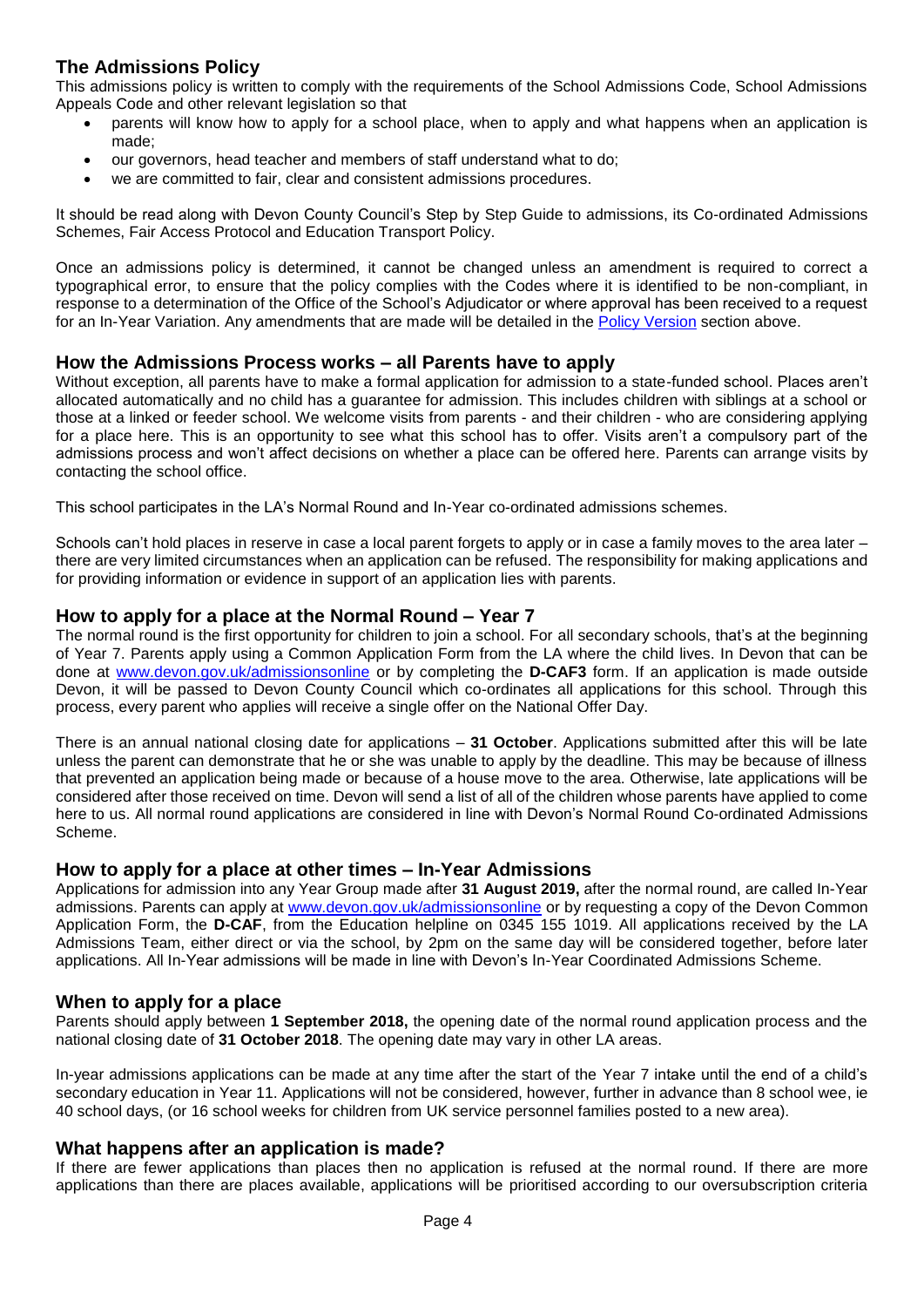[above.](#page-11-0) Devon will make offers and refuse applications on behalf of the admissions authority for this school. The Scheme is an equally ranked preference scheme which means we won't know the order parents name their preferred schools. Shortly after local authorities make offers to parents, we will contact those parents who have been offered a place here to welcome them to the school and to make arrangements for admission itself.

For In-Year admissions, we will reach a decision in response to applications and inform the LA Admissions Team within 5 school days of receipt of the application. We will give reasons for any refusal in writing to the LA promptly so that it can operate its Fair Access Protocol and, where the refusal is not on the grounds that the school is full, take a view whether the refusal is lawful.

### <span id="page-4-0"></span>**Outcomes of the application process**

If a place can be offered, the parent will receive a letter confirming the offer of a place and we will look forward to the child starting with us either in the next Year 7 intake or as an in-year admission.

For unsuccessful applications, parents will receive a refusal letter and can appeal to an Independent Appeals Panel. We will add the child's name to a waiting list for vacancies.

### **Admission of children outside their normal age group**

Parents may request that their child is admitted outside their normal age group. To do so parents should include a request with their application, specifying why admission out of normal year group is being requested.

When such a request is made, we will make a decision on the basis of the circumstances of the case and in the best interests of the child concerned, taking into account the views of the head teacher and any supporting evidence provided by the parent.

We will ask parents to say in writing with as much supporting evidence as they wish to provide why they are requesting admission outside the normal age group for a child. The admissions authority will consider this evidence and reach a decision in the child's best interests. It will take into account:

- the parent's views;
- the views of the Headteacher of this school;
- information about the child's academic, social and emotional development submitted by the parent;
- information about the child's medical history and the views of a relevant medical professional submitted by the parent;
- whether the child has previously been educated out of their normal age group;
- guidance from the Department for Education on the admission of summer-born children to Reception;
- whether the child may have fallen into a lower age group if it were not for being born prematurely.

Parents who make a request should consider the implications of a child being taught out of the normal age group. Any school the child later moves on to will not be obliged to continue to educate their child out of the normal age group.

The admissions authority will reach a decision on which Year Group it believes is appropriate for the child. It will then reach a decision on whether a place can be offered as it would for any application in that Year Group. Where it doesn't agree to early admission to Year 7 it will be its view that this is not a suitable school for the child at that age. Under these circumstances, we will not accept an application for admission. There is no right of independent appeal against this decision.

#### **Exceptional need for admission to our school**

We give higher priority for children where there is an exceptional need to attend this school and not another school. The need must be specific to this school: a child may have very challenging circumstances that require additional support but if that support could also be provided at another school, there would be no exceptional need to attend **this** school. The exceptional need could be due to the parent's circumstances. Exceptional need could include:

- A serious medical condition, which can be supported by medical evidence;
- Significant caring responsibilities, which can be supported by a social care officer;
- Where one or both parents or the child has a disability that may make travel to another school more difficult, which can be supported by medical evidence.

These examples aren't meant to be exhaustive or exclusive. Neither should it be assumed that similar circumstances would impact on different children and families in the same way.

• if there are medical reasons that make it essential for a child to attend this school, the parent must provide supporting information from a doctor together with any other relevant information. This must make a compelling case as to why the child's needs or the parent's can only be met here; a medical condition in itself will not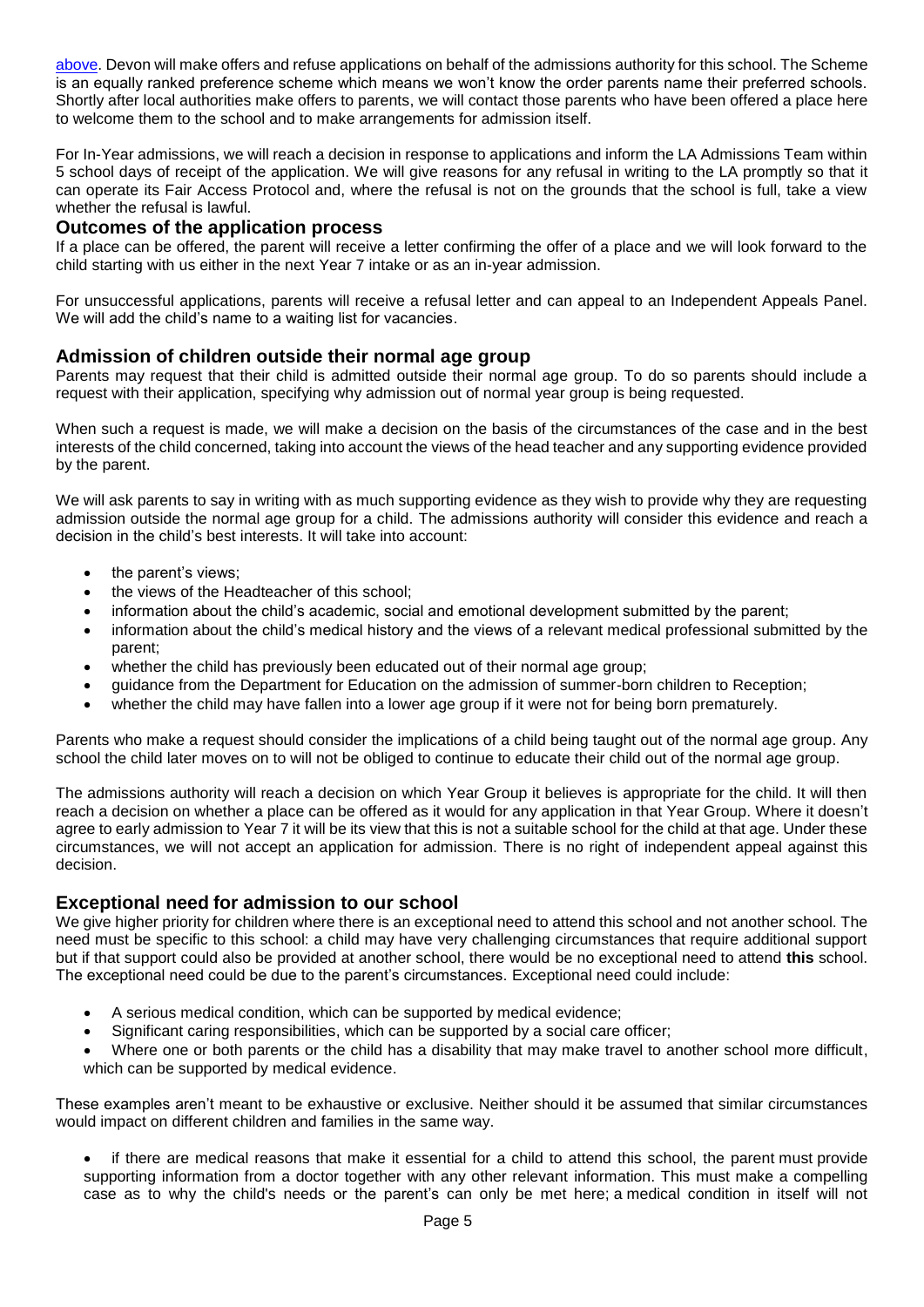automatically result in a place here. It isn't essential for the doctor to name our school and we would not expect a doctor to have sufficient, specific knowledge of the school but the evidence should explain exactly what the child's needs are and what specialist support and facilities the child requires.

for social or educational reasons, parents must provide independent evidence from a relevant professional supporting the family. The supporting evidence must to set out the particular reasons why this school is the most suitable and the difficulties that would be caused if the child had to attend another school. It isn't essential for the professional supporting the family to have in-depth knowledge of our school but the evidence must explain exactly what the needs are and what specialist support and facilities the child requires.

Exceptional need for admission here will **not** be accepted on the grounds that:

- a child may be separated from a friendship group;
- parents wish to avoid a child from the current or previous school;
- child-care arrangements before or after school would have to be changed;
- transport arrangements would have to be changed;
- there is a medical condition such as asthma that doesn't require specialised treatment;
- the child has a particular interest or ability in a subject or activity.

Evidence from a relevant professional, independent of the family will be required in every case and should be made available in time for us to rank the application using the school's oversubscription criteria. This should provide a reasoned and unequivocal opinion establishing why the child would suffer a significant detriment by not being admitted to this school. Evidence should be from a GP, consultant or other health care worker or social care officer working with the child. Without satisfactory supporting evidence, we will not prioritise an application as demonstrating exceptional need. We may seek our own advice to establish whether we are the only school that could meet a child's needs. Parents can indicate on a common application form that they believe there is an exceptional need for admission here. It is not expected that a parent will seek this priority at a school that was not named as the first preference. The onus is on parents to submit their supporting evidence and to provide further evidence if requested to do so. Parents who apply using a common application form from another LA without a tick box for exceptional need should put a note in the reasons for their preference that they are requesting exceptional need priority and provide the required supporting evidence.

If we accept that exceptional need has been demonstrated, the application will be prioritised under oversubscription criterion 2. This does not guarantee that a place will be available. Where we don't agree that the need is exceptional, the application will be prioritised according to other oversubscription criteria.

### <span id="page-5-0"></span>**Admission Appeals**

<span id="page-5-1"></span>We will refuse admission when we believe that the Year Group is full and we are unable to meet the child's needs without causing prejudice to efficient education or the efficient use of resources. Whenever an application is refused, there will be a formal decision letter which will give a reason for refusal and advice about the parent's right of appeal to an Appeals Panel that is independent of this school.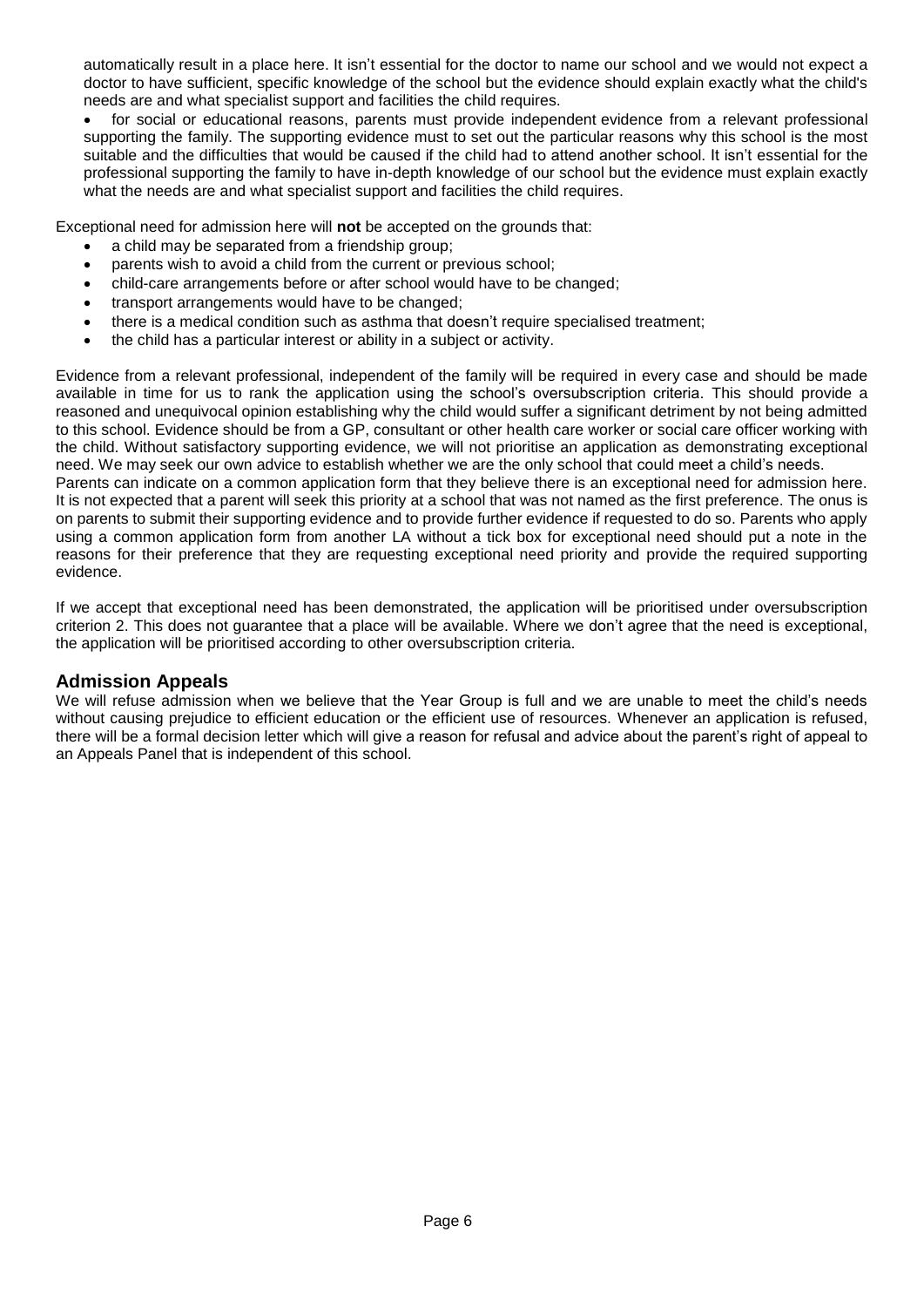## **Contacts for Further Information**

#### **Devon School Admissions Service**

[primaryschooladmissions@devon.gov.uk](mailto:primaryschooladmissions@devon.gov.uk) or [admissions@devon.gov.uk](mailto:admissions@devon.gov.uk) Telephone contact through *My Devon* on 0345 155 1019 [admissions@devon.gov.uk](mailto:admissions@devon.gov.uk)

#### **Devon County Council policies, information and admissions application forms**

[devon.cc/admissionarrangements](http://devon.cc/admissionarrangements) [devon.cc/admissions](http://devon.cc/admissions)

#### **Independent School Admissions Appeals**

Telephone contact through *My Devon* on 0345 155 1019 [devon.cc/appeals](http://devon.cc/appeals) Clerk to the Independent Appeals Panel, County Hall, Exeter, EX2 4QG

#### **Devon Education Transport Team**

Telephone contact through *My Devon* on 0345 155 1019 [devon.cc/schooltransport](http://devon.cc/schooltransport)

#### **Children's Education Advisory Service** – advice for service families

01980 618244 [enquiries@ceas.detsa.co.uk](mailto:enquiries@ceas.detsa.co.uk)

#### **The Department for Education (DfE)**

0870 000 2288 [www.education.gov.uk](http://www.education.gov.uk/)

#### **The Education & Skills Funding Agency (ESFA)**

0370 000 2288 [www.gov.uk/government/organisations/education-and-skills-funding-agency](http://www.gov.uk/government/organisations/education-and-skills-funding-agency)

#### **Office of the Schools Adjudicator**

01325 735303 [www.education.gov.uk/schoolsadjudicator](http://www.education.gov.uk/schoolsadjudicator)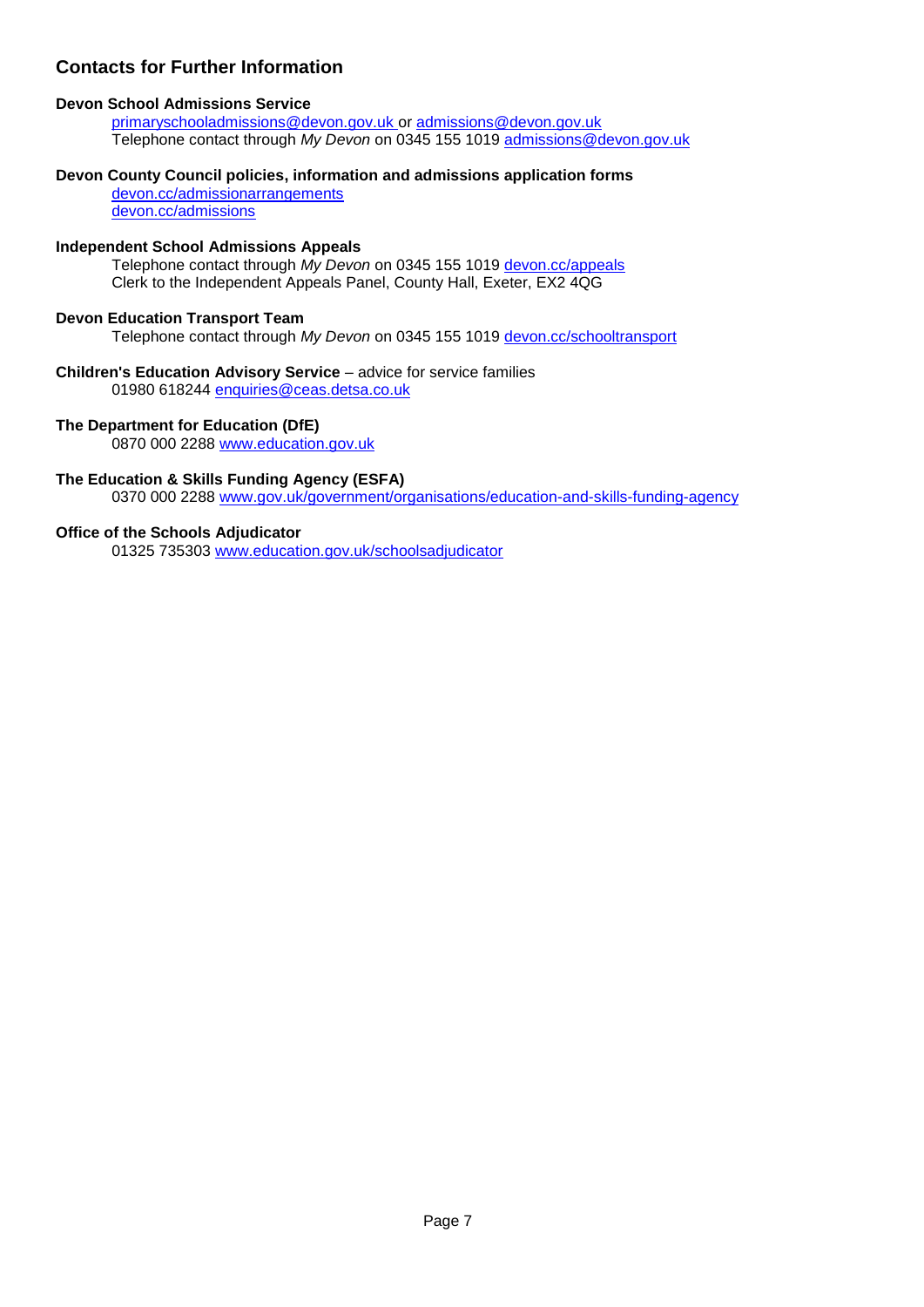<span id="page-7-0"></span>

| Admissions<br>authority                  | This is the body responsible for proposing, consulting on and determining the admissions<br>policy and also for reaching decisions about offering or refusing applications. For academy<br>schools, the academy trust is the admissions authority.                                                                                                                                                                                                                                                                                                                                                                                                                                                                                                                                                                                                                                                                                                                       |
|------------------------------------------|--------------------------------------------------------------------------------------------------------------------------------------------------------------------------------------------------------------------------------------------------------------------------------------------------------------------------------------------------------------------------------------------------------------------------------------------------------------------------------------------------------------------------------------------------------------------------------------------------------------------------------------------------------------------------------------------------------------------------------------------------------------------------------------------------------------------------------------------------------------------------------------------------------------------------------------------------------------------------|
| <b>Admission Number</b><br>or AN         | This is the equivalent of the Published Admission Number for Years 8 to 11. It is the number<br>of places available in the Year Group. It will often be the same as the PAN originally<br>determined for that Year Group when it was Year 7. It may be increased or decreased where<br>the amount of accommodation has changed or because of reorganisation in the school. We<br>will discuss with the LA before setting an Admissions Number that is different to the original<br>PAN for the Year Group.                                                                                                                                                                                                                                                                                                                                                                                                                                                               |
| Appeals                                  | If we have to refuse admission, the refusal will be because we believe it would "prejudice the<br>provision of efficient education or the efficient use of resources". This is the principal<br>justification under the School Standards and Framework Act 1998 for refusing admission. If<br>we refuse admission, it will be in writing, there will be the right of appeal to an Independent<br>Appeals Panel and to a place on a waiting list. If an application for admission is unsuccessful,<br>parents have a statutory right of appeal to a panel which is independent of the school. Appeal<br>papers will either be sent with the refusal letter or can be requested from the LA. Parents<br>have at least 20 school days to return the papers, together with any supporting evidence.<br>(Papers can be submitted earlier than 20 days if a parent chooses to).<br>The Clerk to the Independent Appeals Panel will give at least 10 days' notice of the appeal |
|                                          | date. Parents will also be told when to submit any further information to be considered.<br>Parents will receive evidence from us before the appeal hearing. After appeals are heard,<br>decision letters should be sent within five school days; notice of the decision is available by<br>telephone before then.                                                                                                                                                                                                                                                                                                                                                                                                                                                                                                                                                                                                                                                       |
|                                          | Appeals at the normal round of admissions to Year 7 will be heard within 40 school days of<br>the deadline for lodging appeals. Where the application was not made in time for a decision<br>to be made on the national offer date, they will be heard within that 40 day period or, if that is<br>not possible, within 30 days of the appeal being lodged. In-year admission appeals must be<br>heard within 30 school days of the appeal being lodged.                                                                                                                                                                                                                                                                                                                                                                                                                                                                                                                 |
| Application                              | For normal round admissions, applications are made on the national closing date of 31<br>October 2018 or the date when the application was submitted or amended with new<br>information if later. In-year applications area made on the date they are received, together<br>with evidence of a new address if that is required.                                                                                                                                                                                                                                                                                                                                                                                                                                                                                                                                                                                                                                          |
|                                          | It is a parent's responsibility to make sure that the admissions authority or LA is informed<br>about changes to circumstances and eligibility for priority if, for instance, a sibling is taken<br>onto our roll after the closing date or the home address changes.                                                                                                                                                                                                                                                                                                                                                                                                                                                                                                                                                                                                                                                                                                    |
| <b>Catchment Area</b>                    | The catchment is the geographical area that this school is primarily intended to serve. There<br>is a higher admissions priority for children who live in it. Children living in a residential property<br>on the boundary line will be considered to be living within the catchment area.                                                                                                                                                                                                                                                                                                                                                                                                                                                                                                                                                                                                                                                                               |
| Children formerly<br><b>Looked After</b> | These children were looked after until they were adopted (see the Adoption and Children Act<br>2002 section 46) or made the subject of a child arrangements order or a special guardianship<br>order (Children Act section 14A). Child arrangements orders are defined in s.8 of the Children<br>Act 1989, as amended by s.12 of the Children and Families Act 2014.                                                                                                                                                                                                                                                                                                                                                                                                                                                                                                                                                                                                     |
| Chronological Year<br>Group              | This is the group of children usually taught together according to their date of birth. Children<br>born between 1 September and 31 August have the same chronological Year Group.                                                                                                                                                                                                                                                                                                                                                                                                                                                                                                                                                                                                                                                                                                                                                                                       |
| Common<br><b>Application Form</b>        | This is the name for the application form provided by a local authority. They must be used for<br>any application for admission to a school at the normal point of admission. For this school<br>that means at the beginning of Year 7. The form provided by the local authority where the<br>child lives must be used, regardless of where the school is. For the normal round, parents of<br>Devon-resident children can apply online at www.devon.gov.uk/admissionsonline. For In-                                                                                                                                                                                                                                                                                                                                                                                                                                                                                    |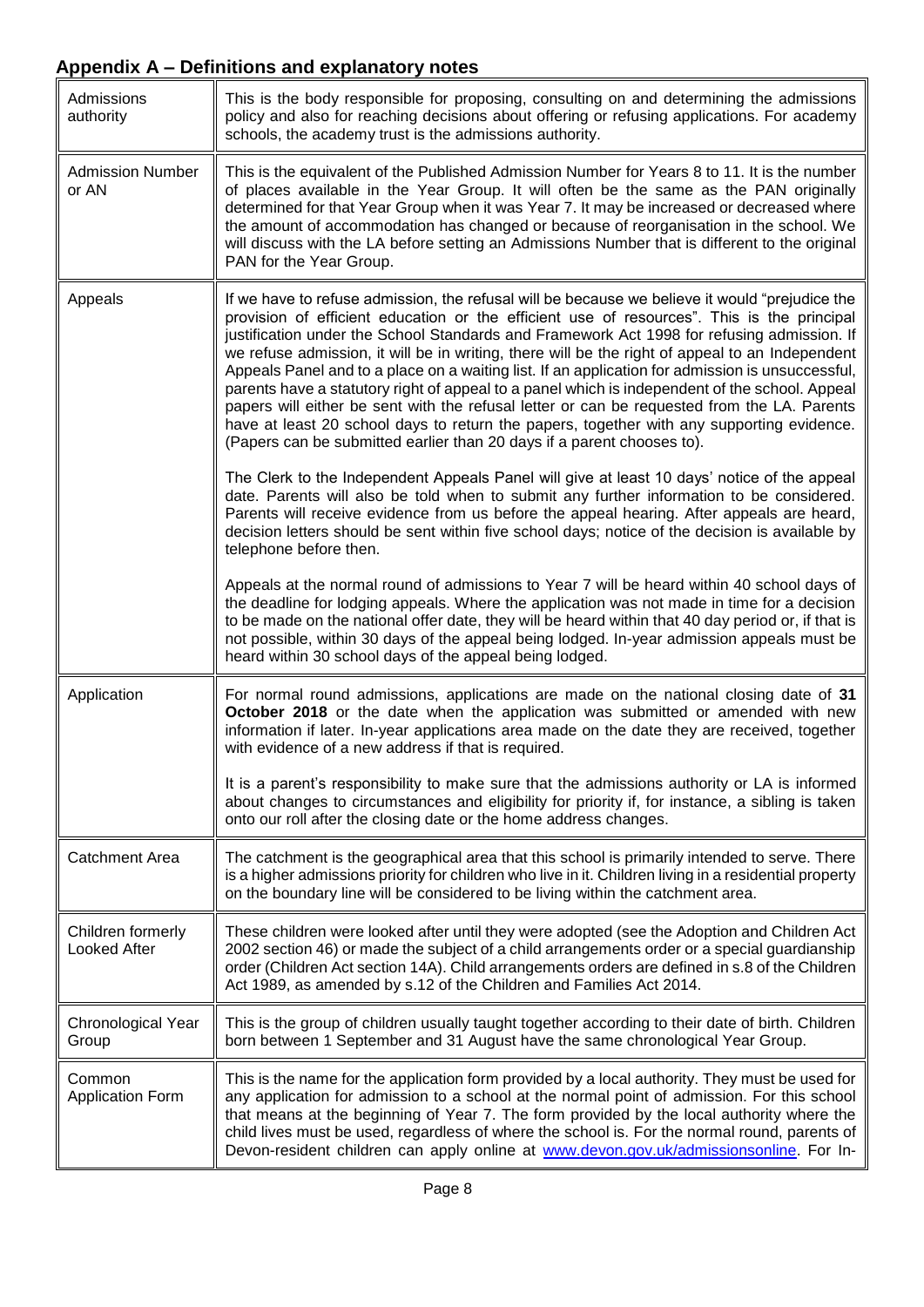|                                 | Year applications to Devon schools, parents of children can also apply at<br>www.devon.gov.uk/admissionsonline wherever the child lives. Parents who are unable to<br>apply online can request hard copies of the forms: the D-CAF3 and the D-CAF respectively.                                                                                                                                                                                                                                                                                                                                                                                                                                                                                                                                                                                                                                                                                                                                                                      |
|---------------------------------|--------------------------------------------------------------------------------------------------------------------------------------------------------------------------------------------------------------------------------------------------------------------------------------------------------------------------------------------------------------------------------------------------------------------------------------------------------------------------------------------------------------------------------------------------------------------------------------------------------------------------------------------------------------------------------------------------------------------------------------------------------------------------------------------------------------------------------------------------------------------------------------------------------------------------------------------------------------------------------------------------------------------------------------|
| <b>Compulsory School</b><br>Age | Children reach compulsory school age on the prescribed day following their 5th birthday (or<br>on their fifth birthday if it falls on a prescribed day). The prescribed days are 31 August, 31<br>December and 31 March.                                                                                                                                                                                                                                                                                                                                                                                                                                                                                                                                                                                                                                                                                                                                                                                                             |
|                                 | They are no longer of compulsory school age on the last Friday in June of the academic year<br>during which they reach the 16 <sup>th</sup> birthday. This is the School Leaving Age.                                                                                                                                                                                                                                                                                                                                                                                                                                                                                                                                                                                                                                                                                                                                                                                                                                                |
|                                 | The Raising of the Participation Age (RPA) means that up to their 18th birthday, young people<br>must be in full time education, in an Apprenticeship or in part-time education or training if they<br>are employed, self-employed or volunteering for 20 hours or more a week.                                                                                                                                                                                                                                                                                                                                                                                                                                                                                                                                                                                                                                                                                                                                                      |
| Data Protection                 | Where one parent seeks information about an application for admission or to locate a child,<br>we will seek a view from the LA about what information should be made available. The priority<br>will be to safeguard the child and immediate family. The school and the LA will seek<br>confirmation and evidence from the parent living with the child that there is no lawful reason<br>why information should be withheld from the non-resident parent.                                                                                                                                                                                                                                                                                                                                                                                                                                                                                                                                                                           |
| D-CAF (and<br>D-CAF6)           | Devon's Common Application Form for In-Year admissions, enabling a parent to name up to<br>3 schools. This is available from the Local Authority and online.                                                                                                                                                                                                                                                                                                                                                                                                                                                                                                                                                                                                                                                                                                                                                                                                                                                                         |
|                                 | The D-CAF6 is an application form available in school and provided to a parent where the<br>school is able to confirm a place direct with a parent in certain circumstances. Where a parent<br>visits the school, we may invite the parent to complete a D-CAF6 instead of a D-CAF in cases<br>where:<br>a child moves into the area and<br>٠<br>the parent only intends to apply for a place here and at no other school, and<br>the child does not have an EHCP, and<br>the child has not been Permanently Excluded from a school, and<br>٠<br>the parent is not in dispute with another person with parental responsibility over<br>٠<br>residence or school admissions, and<br>we have a confirmed vacancy in the relevant Year Group,<br>This serves as a school application form rather than a Common Application Form and allows<br>for children to start here as soon as possible when they are new to the area. If the child<br>already has a school place locally, the application must be made on the D-CAF and admission |
|                                 | would normally be at the beginning of the next term. A formal decision letter will follow from<br>the Devon Admissions Team in all cases.                                                                                                                                                                                                                                                                                                                                                                                                                                                                                                                                                                                                                                                                                                                                                                                                                                                                                            |
| <b>Delayed Admission</b>        | This is where a summer-born child starts school a year later than usual but in a Reception<br>class of an infant or primary school. A child is summer born with a date of birth between 1<br>April and 31 August. These children are likely to remain out of their chronological Year Group,<br>seeking transfer to Year 7 when they would be of Year 8 age.                                                                                                                                                                                                                                                                                                                                                                                                                                                                                                                                                                                                                                                                         |
| <b>Distance</b><br>measurement  | We will receive additional admissions support from the Devon Schools Admissions Team for<br>the academic year 2019-20, including distance measurement. This will be based on Devon<br>LA's Geographical Information System, an electronic mapping system. Should this<br>arrangement not be renewed, alternative provision will be made to measure using an<br>equivalent system.                                                                                                                                                                                                                                                                                                                                                                                                                                                                                                                                                                                                                                                    |
| Documentary<br>evidence         | Once a place has been offered to a child, we may ask for evidence of identity – usually a<br>short birth certificate. This may not be necessary where the child has been on roll at another<br>school in England which can confirm that evidence has been seen at that school. The LA may<br>also request evidence that a child's address is genuine or that the person who made an<br>application for admission was legally permitted to do so.                                                                                                                                                                                                                                                                                                                                                                                                                                                                                                                                                                                     |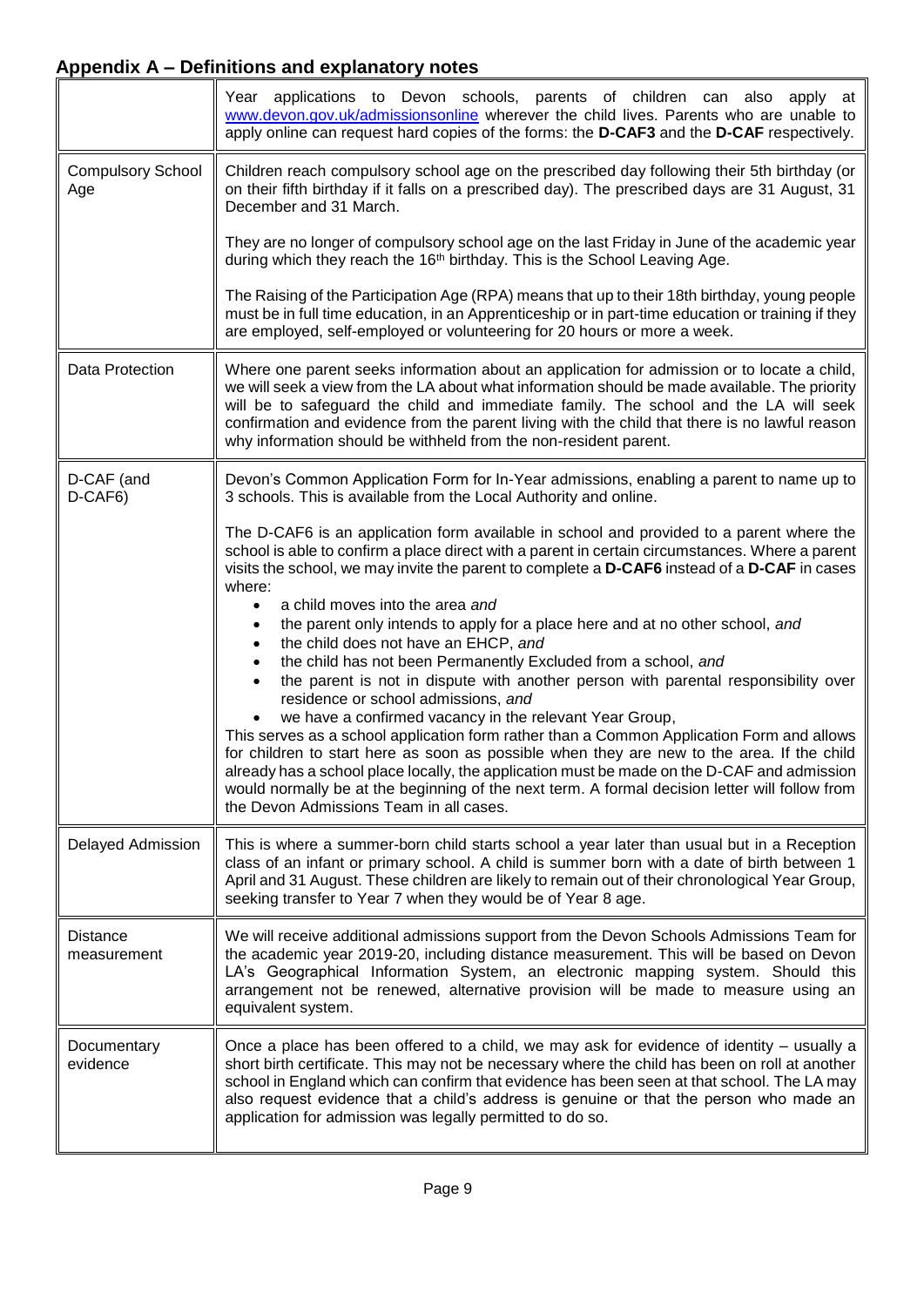| Education, Health<br>and Care Plans   | Any child whose Education, Health and Care Plan names this school will be admitted. This<br>will reduce the number of places available to other children accordingly. For In-Year<br>admissions, the child will be admitted whether or not we have reached the PAN or other limit<br>for the Year Group. An Education, Health and Care Plan is a formal document issued by the<br>Local Authority describing a child's additional needs and how they will be provided for in a<br>school.                                                                                                                                                                                                                                                                                                                                       |
|---------------------------------------|---------------------------------------------------------------------------------------------------------------------------------------------------------------------------------------------------------------------------------------------------------------------------------------------------------------------------------------------------------------------------------------------------------------------------------------------------------------------------------------------------------------------------------------------------------------------------------------------------------------------------------------------------------------------------------------------------------------------------------------------------------------------------------------------------------------------------------|
| Education<br>Transport                | Parents should consider how their child will get to school for the whole of their time on roll.<br>Parents are advised not to rely on lifts, car shares or public service vehicles always being<br>available. Supported transport will be provided by the LA for Devon-resident children<br>attending this school if it is the catchment school for the child's home address or the closest<br>school available when the parent could apply or, for Children in Care, the closest available<br>Good or Outstanding school, as rated by Ofsted. The home address must be further than a<br>walking distance of two miles. Applications for transport should be made direct to the Local<br>Authority where a child lives. Our admissions direct line measurement policy does not apply<br>to Devon's school transport decisions. |
|                                       | It is possible that this is the closest available school for admissions purposes, using straight-<br>line measurement, but not the closest school for the purposes of entitlement to free school<br>transport from the LA. Parents who rely on free transport are strongly advised to check<br>whether there is an entitlement with the Education Transport Team before accepting a school<br>place.                                                                                                                                                                                                                                                                                                                                                                                                                            |
| Equally ranked<br>preference scheme   | Parents can express a preference for one, two or three schools. They should be named in<br>the order the parent would most like a place to be provided. This is called the ranking. It might<br>be possible for each school to offer a place. If that happens, a place will only be offered at<br>whichever of the schools that could offer a place the parent ranked highest. So, if places are<br>available at School 1 and School 3, a place will be offered at School 1 only. Equally ranked<br>preference schemes are a legal requirement which enable parents to apply for the school<br>they prefer without risking admission to the closest school or a catchment school.                                                                                                                                               |
| <b>Extended schooling</b>             | Further information on services beyond the normal school day is available from the school<br>office.                                                                                                                                                                                                                                                                                                                                                                                                                                                                                                                                                                                                                                                                                                                            |
| <b>Fair Access</b><br>Protocol        | All LAs are legally required to operate a Fair Access Protocol across their area and schools<br>must take part in the Protocol. This ensures that children who are vulnerable, unable to<br>access an appropriate school place under the standard In-Year admission arrangements for<br>the area have an admissions safety net. This may mean that a child is admitted here even<br>though the school is full and other children have been refused admission. It is possible that<br>we would have refused the application for admission but then be required to admit the child<br>under this protocol.                                                                                                                                                                                                                        |
| Faith<br>oversubscription<br>criteria | This school does not have a religious character. There is no additional or lesser priority for<br>admission for children from any faith or of no faith.                                                                                                                                                                                                                                                                                                                                                                                                                                                                                                                                                                                                                                                                         |
| Fees and charges                      | There is no charge for applying for a place here, for admission or for the provision of<br>education. We will not request donations before or during the admissions process and any<br>donations made to the school following admission are entirely voluntary. No activities such<br>as school visits are compulsory. A policy on charging for activities is available on request from<br>the school office.                                                                                                                                                                                                                                                                                                                                                                                                                   |
| <b>Home Address</b>                   | Places are offered here on the basis of where the child will attend school, not necessarily<br>where they live when the application is made. If we have vacancies then it doesn't matter<br>whether the home address is in our catchment or not - though the admissions authority would<br>only offer places to a child who will be living close enough to the school to attend on a daily<br>basis.                                                                                                                                                                                                                                                                                                                                                                                                                            |
|                                       | The home address is where a child normally lives. Where a child lives with parents with                                                                                                                                                                                                                                                                                                                                                                                                                                                                                                                                                                                                                                                                                                                                         |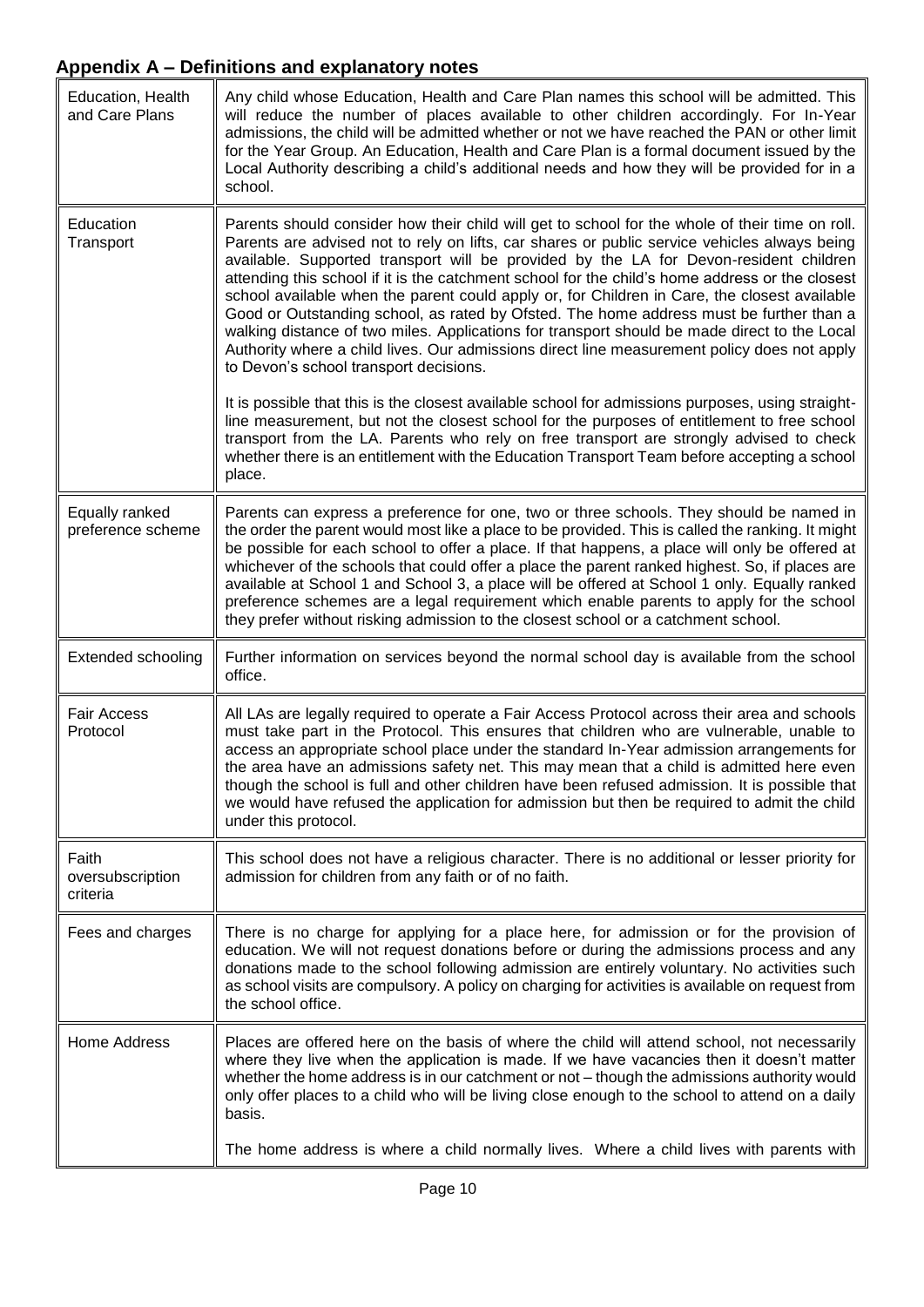<span id="page-10-0"></span>

|                                 | shared parental responsibility, each for part of a week, the address where the child lives is<br>determined using a joint declaration from the parents stating the pattern of residence. If a<br>child's residence is split equally between both parents, then parents will be asked to<br>determine which residential address should be used for the purpose of admission to school.<br>If no joint declaration is received where the residence is split equally by the closing date for<br>applications, the home address will be taken as the address where the child is registered with<br>the doctor. Any other evidence provided by parents will also be considered in reaching a<br>decision on the home address for admissions purposes. This may be necessary, for instance,<br>where parents don't agree on the child's home address. Parents are urged to reach<br>agreement or seek a Specific Issues Order from a court to decide which parent should or<br>should not pursue an application. Where they do not, the admissions authority will determine<br>the home address. If the residence is not split equally between both parents then the address<br>used will be the address where the child spends the majority of the school week.<br>Where we ask for evidence of a new address from which a child would attend school, this<br>would often be written confirmation of a house purchase or a formal tenancy agreement. We<br>recognise that some families may be unable to provide this. Parents who can't provide this<br>evidence should contact us or the LA. There is no intention to penalise families where there<br>is a genuine reason why evidence cannot be provided. |
|---------------------------------|----------------------------------------------------------------------------------------------------------------------------------------------------------------------------------------------------------------------------------------------------------------------------------------------------------------------------------------------------------------------------------------------------------------------------------------------------------------------------------------------------------------------------------------------------------------------------------------------------------------------------------------------------------------------------------------------------------------------------------------------------------------------------------------------------------------------------------------------------------------------------------------------------------------------------------------------------------------------------------------------------------------------------------------------------------------------------------------------------------------------------------------------------------------------------------------------------------------------------------------------------------------------------------------------------------------------------------------------------------------------------------------------------------------------------------------------------------------------------------------------------------------------------------------------------------------------------------------------------------------------------------------------------------------------------------------------------------|
| Home-School<br>Agreement        | Admission to school is not conditional on signing a home-school agreement. However, we<br>will ask parents to agree with our Home-School Agreement after children have been offered<br>a place as we believe this is a positive way of promoting greater involvement in a child's<br>education.                                                                                                                                                                                                                                                                                                                                                                                                                                                                                                                                                                                                                                                                                                                                                                                                                                                                                                                                                                                                                                                                                                                                                                                                                                                                                                                                                                                                          |
| In-Year admissions              | This is where a child joins the school at any time after the normal round, the first opportunity<br>for admission to Year 7.                                                                                                                                                                                                                                                                                                                                                                                                                                                                                                                                                                                                                                                                                                                                                                                                                                                                                                                                                                                                                                                                                                                                                                                                                                                                                                                                                                                                                                                                                                                                                                             |
| <b>Linked School</b>            | A school which works with another to develop curriculum links and to ease transition for pupils<br>from primary school to secondary school. Sometimes called a feeder school.                                                                                                                                                                                                                                                                                                                                                                                                                                                                                                                                                                                                                                                                                                                                                                                                                                                                                                                                                                                                                                                                                                                                                                                                                                                                                                                                                                                                                                                                                                                            |
|                                 | We give admissions priority for children attending our linked schools. You should note that<br>attending a linked primary school does not guarantee a place.                                                                                                                                                                                                                                                                                                                                                                                                                                                                                                                                                                                                                                                                                                                                                                                                                                                                                                                                                                                                                                                                                                                                                                                                                                                                                                                                                                                                                                                                                                                                             |
|                                 | Our linked schools are:<br>Ashleigh Church of England Primary School<br><b>Bishops Tawton Primary School</b><br>Eden Park Academy<br>Holywell Church of England Primary School<br>Landkey Community Primary Academy<br>Newport Community School Primary Academy<br>Our Lady's Catholic Primary School<br><b>Orchard Vale Community School</b><br><b>Sticklepath Community Primary Academy</b>                                                                                                                                                                                                                                                                                                                                                                                                                                                                                                                                                                                                                                                                                                                                                                                                                                                                                                                                                                                                                                                                                                                                                                                                                                                                                                            |
|                                 | Priority for children at a linked school only applies at the normal round, not for In-Year<br>admissions.                                                                                                                                                                                                                                                                                                                                                                                                                                                                                                                                                                                                                                                                                                                                                                                                                                                                                                                                                                                                                                                                                                                                                                                                                                                                                                                                                                                                                                                                                                                                                                                                |
| <b>Looked After</b><br>Children | These children are Looked After by or provided with accommodation in the exercise of its<br>functions (see the Children Act 1989 section 22(1)) by a local authority.                                                                                                                                                                                                                                                                                                                                                                                                                                                                                                                                                                                                                                                                                                                                                                                                                                                                                                                                                                                                                                                                                                                                                                                                                                                                                                                                                                                                                                                                                                                                    |
| Member of staff                 | This will be any salaried person employed at this school when the application is made. Where<br>the duties of a member of staff are undertaken at different schools in a federation or chain of<br>schools, there will be admissions priority only at one school. This will be at the member of<br>staff's base school where that can be identified. Where it can't be identified, priority will be at<br>the school where the member of staff is expecting to work for the majority of the time in the<br>current academic year.                                                                                                                                                                                                                                                                                                                                                                                                                                                                                                                                                                                                                                                                                                                                                                                                                                                                                                                                                                                                                                                                                                                                                                        |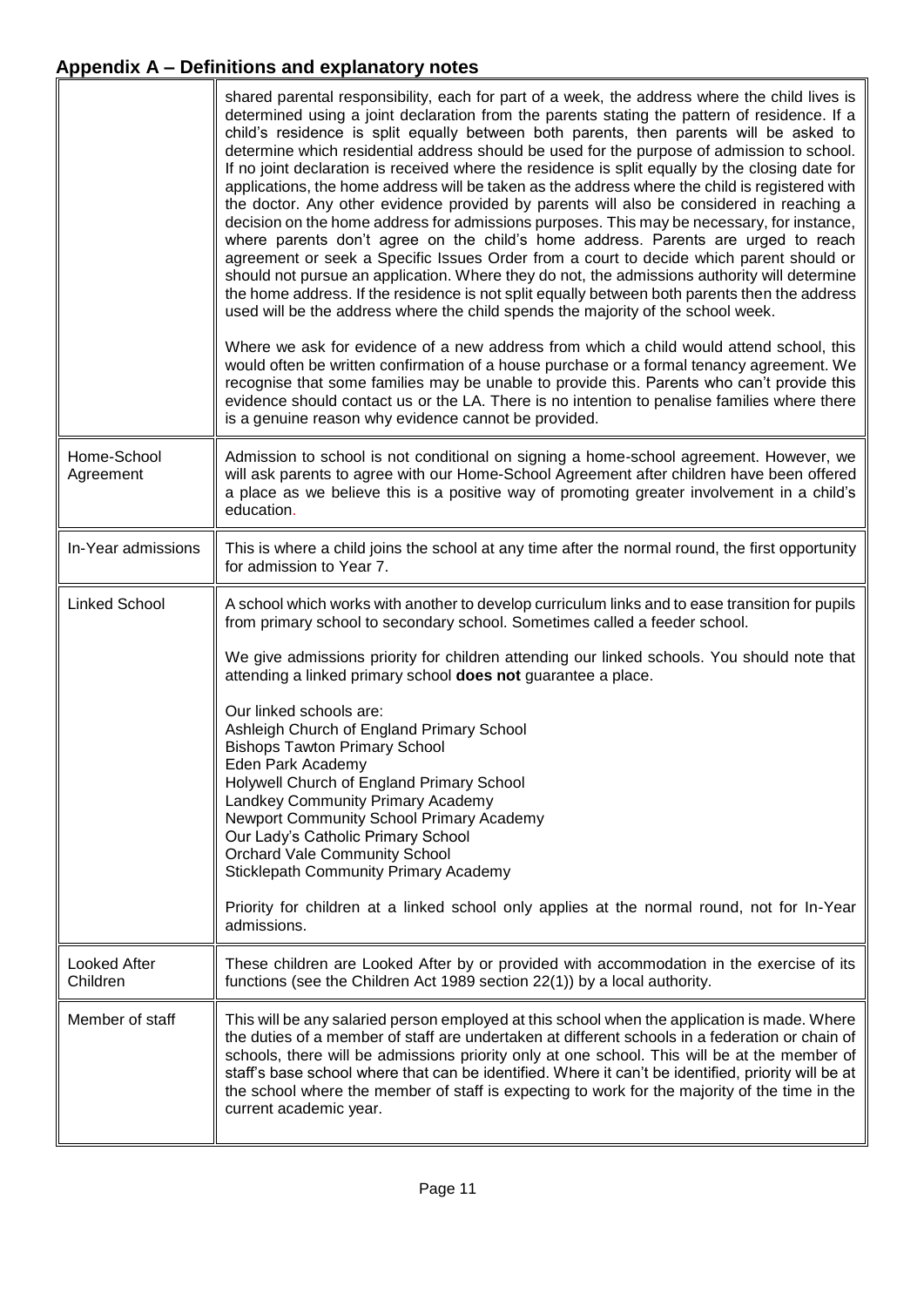<span id="page-11-0"></span>

| Multiple birth<br>siblings         | Where applications are received from families with multiple birth siblings (twins, triplets, etc.),<br>every effort will be made to allocate places here, including offering admission above PAN<br>wherever possible. This recognises the exceptional nature of the emotional bonds between<br>multiple birth siblings. Where that is not possible, parents will be invited to decide which of<br>the children should be allocated the available place(s) or seek admission to an alternative<br>school with sufficient vacancies to accommodate both or all of the multiple birth siblings.<br>Where we don't have sufficient space to admit all of the multiple birth siblings and one or<br>more is refused admission, we don't consider that we would be obliging the children to attend<br>different schools. It is the parent's responsibility to decide not to place the children in another<br>school that does have sufficient room.<br>Random allocation will not be applied to multiple birth siblings (twins and triplets etc.) from |
|------------------------------------|---------------------------------------------------------------------------------------------------------------------------------------------------------------------------------------------------------------------------------------------------------------------------------------------------------------------------------------------------------------------------------------------------------------------------------------------------------------------------------------------------------------------------------------------------------------------------------------------------------------------------------------------------------------------------------------------------------------------------------------------------------------------------------------------------------------------------------------------------------------------------------------------------------------------------------------------------------------------------------------------------------------------------------------------------|
|                                    | the same family tied for the final place. We will admit them all.                                                                                                                                                                                                                                                                                                                                                                                                                                                                                                                                                                                                                                                                                                                                                                                                                                                                                                                                                                                 |
| Normal Round<br>Admissions         | This is where a child joins the school at the first opportunity for admission to the school. For<br>this school, the normal round is at the beginning of Year 7.                                                                                                                                                                                                                                                                                                                                                                                                                                                                                                                                                                                                                                                                                                                                                                                                                                                                                  |
| Objections to<br>admissions policy | Advice is available from the Office of the Schools Adjudicator on how to object to this policy.<br>Objections must be made by 15 May 2018.                                                                                                                                                                                                                                                                                                                                                                                                                                                                                                                                                                                                                                                                                                                                                                                                                                                                                                        |
| <b>Offers</b>                      | When a place is offered by the LA on our behalf, we will assume that it is accepted unless we<br>are told otherwise. We will contact parents after this to make admission arrangements - if a<br>parent doesn't confirm the place is required within two weeks of the offer letter, we or the LA<br>will contact the parent again. If there is no response within a week of that contact, the offer<br>may be withdrawn.                                                                                                                                                                                                                                                                                                                                                                                                                                                                                                                                                                                                                          |
|                                    | It is important that when we offer places to some and refuse others we do so fairly and<br>consistently. Where we have reason to believe that false or deliberately misleading<br>information has been provided we will reconsider the offer using correct information. We may<br>withdraw the offer if it would not have been made with the correct information, even if this is<br>after admission. Places are offered on the basis of the address from which the child will attend<br>school. Accurate information is particularly relevant for addresses. Where we believe it is<br>necessary, we will ask for evidence of a child's home address before admission. If a parent<br>believes that the child's address will change before admission, we must be informed. We will<br>require evidence of a new address where this would give a higher priority for admission.                                                                                                                                                                   |
|                                    | Places will only be withdrawn if offered in error, if the parent has not responded to an offer<br>within a reasonable time or if the offer was obtained through a fraudulent or intentionally<br>misleading application which secured the offer of a place when the response would otherwise<br>have been a refusal.                                                                                                                                                                                                                                                                                                                                                                                                                                                                                                                                                                                                                                                                                                                              |
| Overseas children                  | We will treat all applications from children coming from overseas in accordance with<br>European Union law or Home Office rules for non-UK nationals. We will not offer places to<br>children while they are overseas except for citizens of the European Union unless a valid visa<br>permitting entry into the country is provided. We will seek the latest advice on this matter in<br>response to developments and the withdrawal of the United Kingdom from the European<br>Union.                                                                                                                                                                                                                                                                                                                                                                                                                                                                                                                                                           |
| Oversubscription<br>criteria       | Where the number of applications exceeds the number of places available in the Year Group<br>we will use our oversubscription criteria to prioritise applications. They are detailed in the key<br>information section above.                                                                                                                                                                                                                                                                                                                                                                                                                                                                                                                                                                                                                                                                                                                                                                                                                     |
| Parent                             | A parent is any person who has parental responsibility or care of the child. When we say<br>parent, we also mean carer or guardian. Where admission arrangements refer to parents this<br>can mean one parent or both. We may ask for evidence of parental responsibility where a<br>person is acting as a parent but does not hold formal parental responsibility.                                                                                                                                                                                                                                                                                                                                                                                                                                                                                                                                                                                                                                                                               |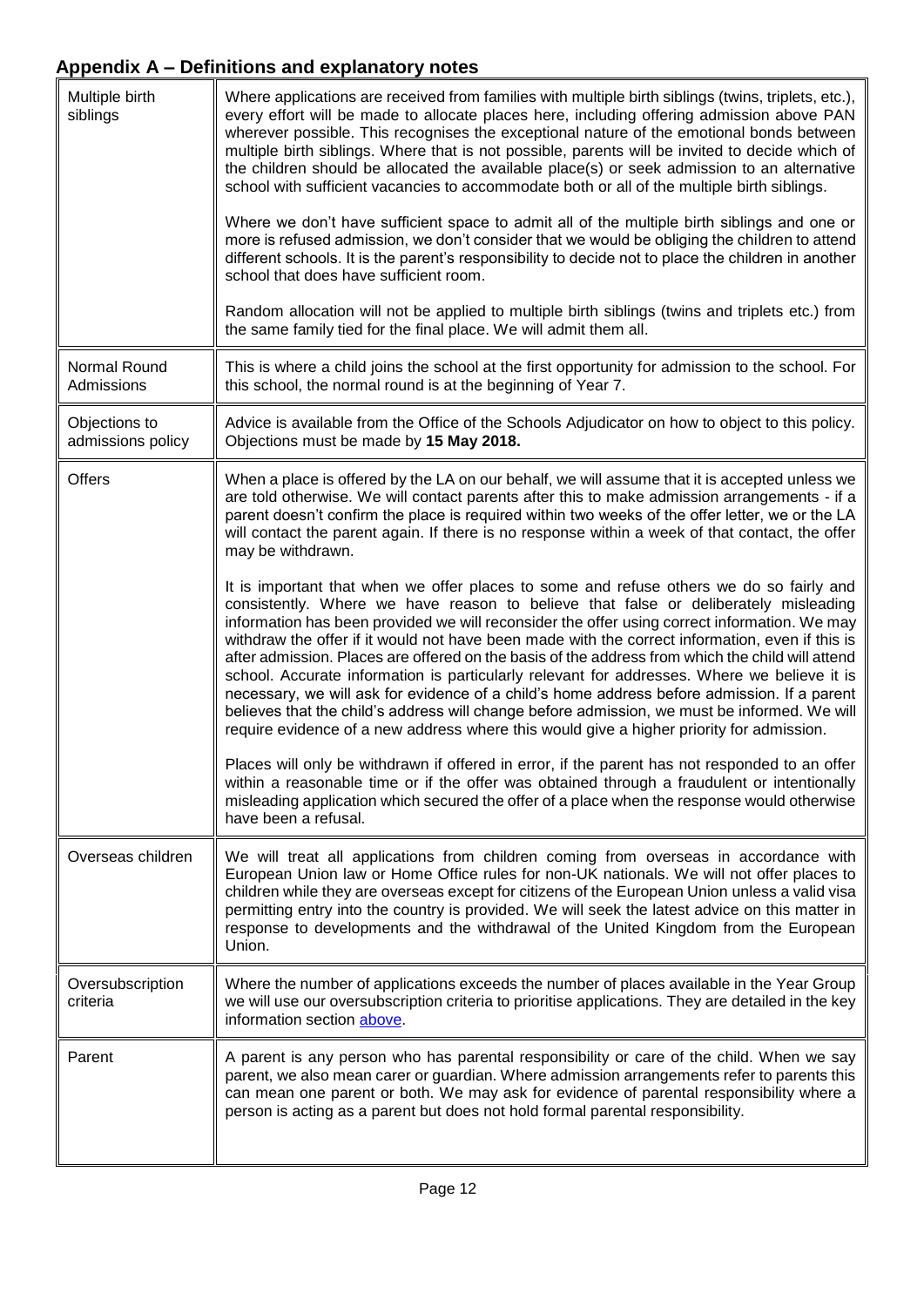<span id="page-12-2"></span><span id="page-12-1"></span><span id="page-12-0"></span>

|                                                                                | Sometimes there is a dispute between parents over which school a child should attend. When<br>we take decisions over admissions we will seek advice from Devon and will take into account<br>imminent court hearings that may have an impact on parental responsibility and living<br>arrangements.                                                                                                                                                                                                                                                                       |
|--------------------------------------------------------------------------------|---------------------------------------------------------------------------------------------------------------------------------------------------------------------------------------------------------------------------------------------------------------------------------------------------------------------------------------------------------------------------------------------------------------------------------------------------------------------------------------------------------------------------------------------------------------------------|
| Parental disputes                                                              | Occasionally parents may disagree on where the child should be educated. In these cases,<br>we will seek a view from the LA on whether either parent has a lawful objection to the wishes<br>of the other parent to transfer schools.                                                                                                                                                                                                                                                                                                                                     |
| Prejudice to<br>efficient education                                            | It is lawful to refuse admission where taking another child would cause a prejudice to "efficient<br>education or the efficient use of resources" at this school. This is the point when we would<br>say the Year Group or the class is full. In most cases, prejudice would occur when the<br>Admission Number for the Year Group has been reached but it may also be when a class of<br>mixed Year Groups is full.                                                                                                                                                      |
| Published<br><b>Admission Number</b><br>or PAN<br>See also Admission<br>Number | This is the minimum number of places available at the school in Year 7. In limited<br>circumstances, more will be admitted. It is calculated taking into account the physical capacity<br>of the school, the level of demand expected from local, in-area children and sensible, lawful<br>school organisation. Once we set this number, we won't refuse admission for applications<br>below the PAN. If there is unexpectedly high demand and we believe we could admit more<br>children, we will inform the LA and either increase the PAN or admit children above-PAN. |
| Service families                                                               | For children of UK service personnel and other Crown Servants we will consider a family<br>posted to the area as meeting residence criteria even if a home address has not been<br>identified and a unit address is used. This requires written confirmation from the relevant<br>government department: the Ministry of Defence, the Foreign and Commonwealth Office or<br>Government Communications Headquarters.                                                                                                                                                       |
|                                                                                | We will consider in-year admissions for families of UK service personnel posted to a new area<br>and of crown servants returning to the country up to 16 school weeks in advance.                                                                                                                                                                                                                                                                                                                                                                                         |
|                                                                                | There is no additional admissions priority for children of service families. However, children<br>from families of UK service personnel are recognised by Devon as being a vulnerable group<br>of children within the Fair Access Protocol.                                                                                                                                                                                                                                                                                                                               |
| Sibling                                                                        | 'Sibling' means a natural brother or sister, a half brother or sister, a legally adopted brother<br>or sister or half-brother or sister, a step brother or sister or other child living in the same<br>household as part of the same family who, in any of these cases, will be living at the same<br>address at the date of their application for a place.                                                                                                                                                                                                               |
|                                                                                | A younger sibling who has been offered a place within the normal admissions round will be<br>considered as if he or she were on roll for the purposes of oversubscription priority where a<br>child seeks admission in-year.                                                                                                                                                                                                                                                                                                                                              |
|                                                                                | Where we don't have sufficient space to admit a sibling of a child already attending here, and<br>one or more child is refused admission, the LA doesn't consider that it would be obliging the<br>children to attend different schools. It is the parent's responsibility to decide not to place the<br>children in another school that does have sufficient room.                                                                                                                                                                                                       |
| Supplementary<br>Information Form or<br><b>SIF</b>                             | A form in addition to the LA common application form. Some schools use SIFs to collect<br>information necessary to apply one or more of their oversubscription criteria. We do not use<br>a SIF as all of the information we require can be provided on the LA common application<br>form.                                                                                                                                                                                                                                                                                |
| Tie breaker                                                                    | To distinguish between children in a particular oversubscription criterion, priority will be<br>determined on the basis of distance between home and school. This is measured in a straight<br>line from an entrance door of the residential dwelling to the centre of the main entrance on<br>Chaddiford Lane on Devon LA's Geographical Information System (GIS). Children who live<br>closer to the school have a higher priority for admission. Where two or more children reside                                                                                     |